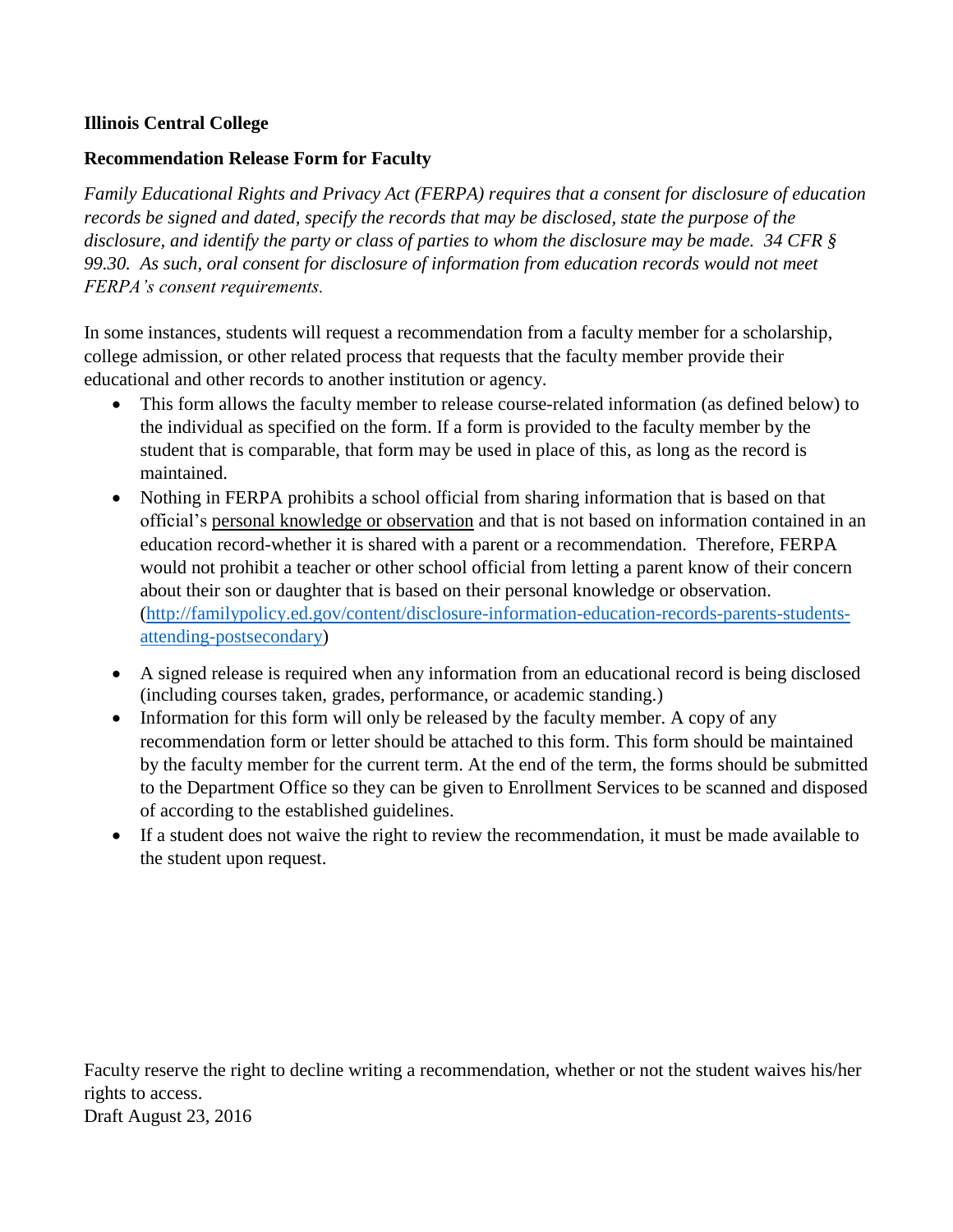## **Recommendation Release**

Complete, sign and return to the faculty or staff member. I give my permission to \_\_\_\_\_\_\_\_\_\_\_\_\_\_\_\_\_\_\_\_\_\_\_\_\_\_\_\_\_\_\_\_\_\_ (Faculty or Staff Member Name) to write a letter of recommendation and/or to provide an oral reference to:

For the purpose of:

I give my permission for \_\_\_\_\_\_\_\_\_\_\_\_\_\_\_\_\_\_\_\_\_\_\_\_\_\_\_\_ (Faculty or Staff Member Name) to include the following non-directory information in this letter of recommendation or oral reference: o Any academic information including my grades and courses taken o Any information including course attendance and classroom participation as determined by the instructor o Any educational and other records to which the recommender has (or has had) access in making academic evaluations and decisions, (including but not limited to examinations, essays, term papers, group projects, and so forth.) o Other (please specify) \_\_\_\_\_\_\_\_\_\_\_\_\_\_\_\_\_\_\_\_\_\_\_\_\_\_\_\_\_\_\_\_\_\_\_\_\_\_\_\_\_\_\_\_\_\_\_\_\_\_\_\_\_\_\_\_\_\_\_\_\_\_\_\_\_\_\_\_\_\_\_\_\_\_\_\_\_ \_\_\_\_\_\_\_\_\_\_\_\_\_\_\_\_\_\_\_\_\_\_\_\_\_\_\_\_\_\_\_\_\_\_\_\_\_\_\_\_\_\_\_\_\_\_\_\_\_\_\_\_\_\_\_\_\_\_\_\_\_\_\_\_\_\_\_\_\_\_\_\_\_\_\_\_\_

I hereby o Waive o Do Not Waive

my right to review this recommendation letter or to know the contents of any oral communication.

\_\_\_\_\_\_\_\_\_\_\_\_\_\_\_\_\_\_\_\_\_\_\_\_\_\_\_\_\_\_\_\_\_\_\_\_\_\_\_\_\_\_\_\_\_\_\_\_\_\_\_\_\_\_\_\_\_\_\_\_\_\_\_\_\_\_\_\_\_\_\_\_\_\_\_\_\_

| Student's Name (please print) | Student ID:      |
|-------------------------------|------------------|
| (Optional) Student's Phone:   | Student's Email: |

| Student's Signature: |
|----------------------|
|----------------------|

Faculty reserve the right to decline writing a recommendation, whether or not the student waives his/her rights to access. Draft August 23, 2016